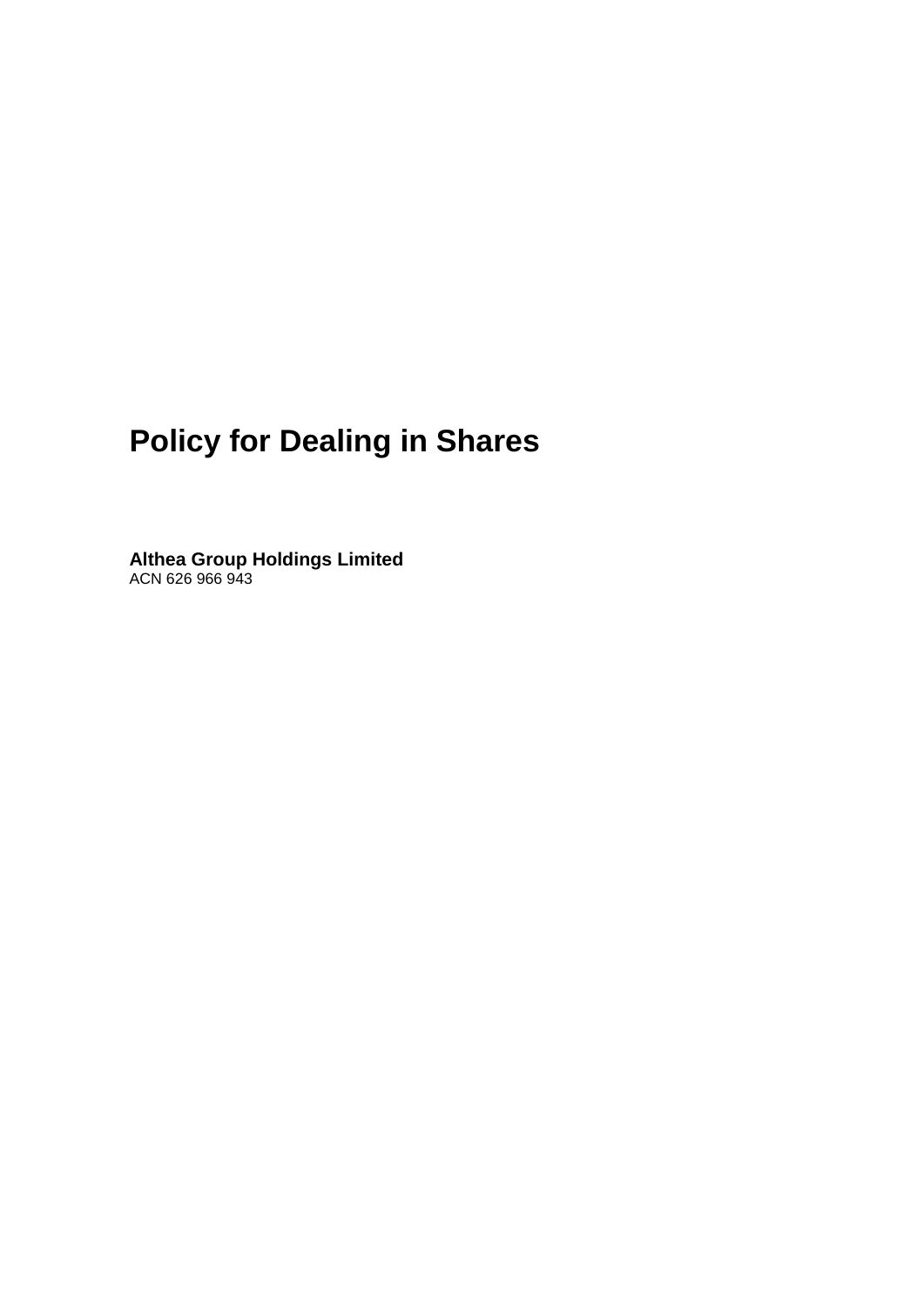## **Policy for Dealing in Shares**

#### **1 Introduction**

- 1.1 This policy imposes constraints on Directors, employees and contractors of the group dealing in securities of Althea Group Holdings Limited (**Company**).
- 1.2 This policy has been adopted by the board of Directors of the Company (**Board**).

#### **2 Explanation of terms**

- 2.1 For the purposes of this policy:
	- (1) **dealing in securities** includes:
		- (a) applying for, acquiring or disposing of, securities;
		- (b) entering into an agreement to apply for, acquire or dispose of, securities;
		- (c) granting, accepting, exercising or discharging an option or other right or obligation to acquire or dispose of securities;
		- (d) trading in financial products issued or created over securities of the Company; and
		- (e) entering into transactions in financial products which operate to limit the economic risk of security holdings;
	- (2) **designated officer** means:
		- (a) in the case of Directors and the Company Secretary, the Chair;
		- (b) in the case of the Chair, the Chair of the Audit, Risk and Compliance Committee; and
		- (c) in the case of employees or contractors of the group other than a Director or the Company Secretary, the Company Secretary;
	- (3) **Director** means any director of the Company from time to time;
	- (4) **group** means the Company and each of its subsidiaries (as that term is defined in the *Corporations Act 2001* (Cth));
	- (5) **key management personnel** has the meaning given to it in the ASX Listing Rules and includes the Chief Executive Officer, Chief Financial Officer, the Company Secretary and all employees having significant knowledge of, or significant authority and responsibility for planning, directing and controlling all or major parts of the activities of the group;
	- (6) **securities** includes shares in the Company, options over those shares and any other financial products of the Company traded on ASX; and
	- (7) **trading day** means any day that the ASX is open for trading.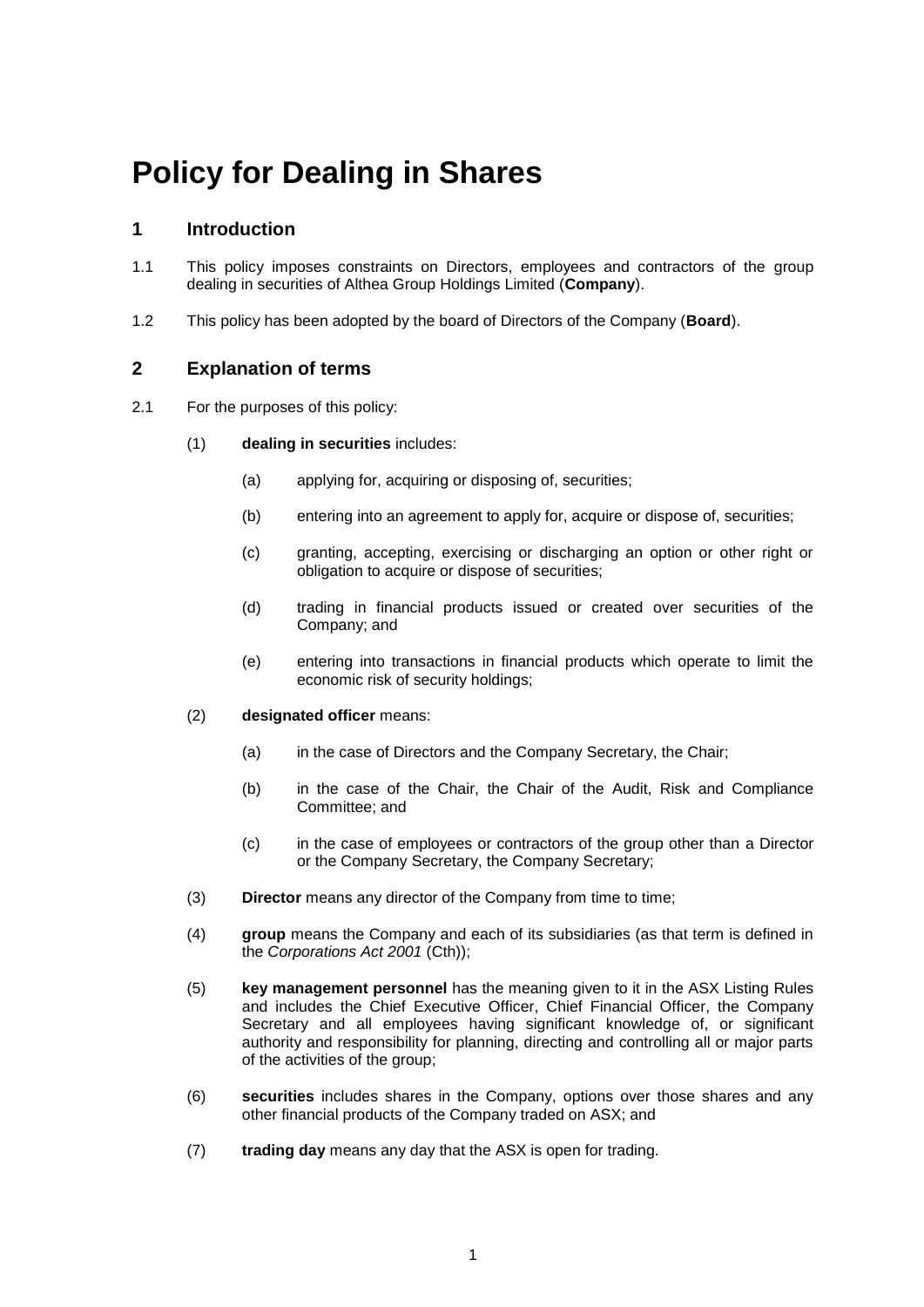#### **3 Objectives**

- 3.1 The objectives of this policy are to:
	- (1) minimise the risk of Directors, employees and contractors of the group contravening the laws against insider trading;
	- (2) ensure the Company is able to meet its reporting obligations under the ASX Listing Rules; and
	- (3) increase transparency with respect to dealing in securities of the Company (including shares and options) by its Directors and key management personnel.
- 3.2 To achieve these objectives, Directors, employees and contractors of the group should consider this policy to be binding on them in the absence of a specific exemption by the Board.

#### **4 What is insider trading?**

- 4.1 The *Corporations Act 2001* (Cth) prohibits persons who are in possession of information that is not generally available to the public and which a reasonable person would expect to have a material effect on the price or value of securities in the Company (**Price Sensitive Information**) from:
	- (1) dealing in the securities; or
	- (2) communicating the Price Sensitive Information to others who might deal in the securities.
- 4.2 Information is generally available to the public if, amongst other things, it consists of readily observable matters or it has been brought to the attention of investors by an announcement with ASX Limited (**ASX**) and a reasonable period for its dissemination has elapsed since the announcement.
- 4.3 Directors, employees and contractors of the group will from time to time be in a situation where they are in possession of Price Sensitive Information. Examples include information which may have a material effect on the Company's financial position and information regarding a major transaction which is being negotiated.
- 4.4 For these reasons, if any person believes that they may be in possession of Price Sensitive Information, the advice of the designated officer should be sought prior to any dealings taking place, and steps should be taken to ensure that the designated officer is advised of all relevant considerations by the person proposing to deal.

#### <span id="page-2-0"></span>**5 No dealing in securities of the Company when in possession of Price Sensitive Information**

- 5.1 Directors, employees and contractors of the group in possession of Price Sensitive Information must not at any time:
	- (1) deal in securities of the Company;
	- (2) advise, procure, encourage or suggest another person deal in securities of the Company; or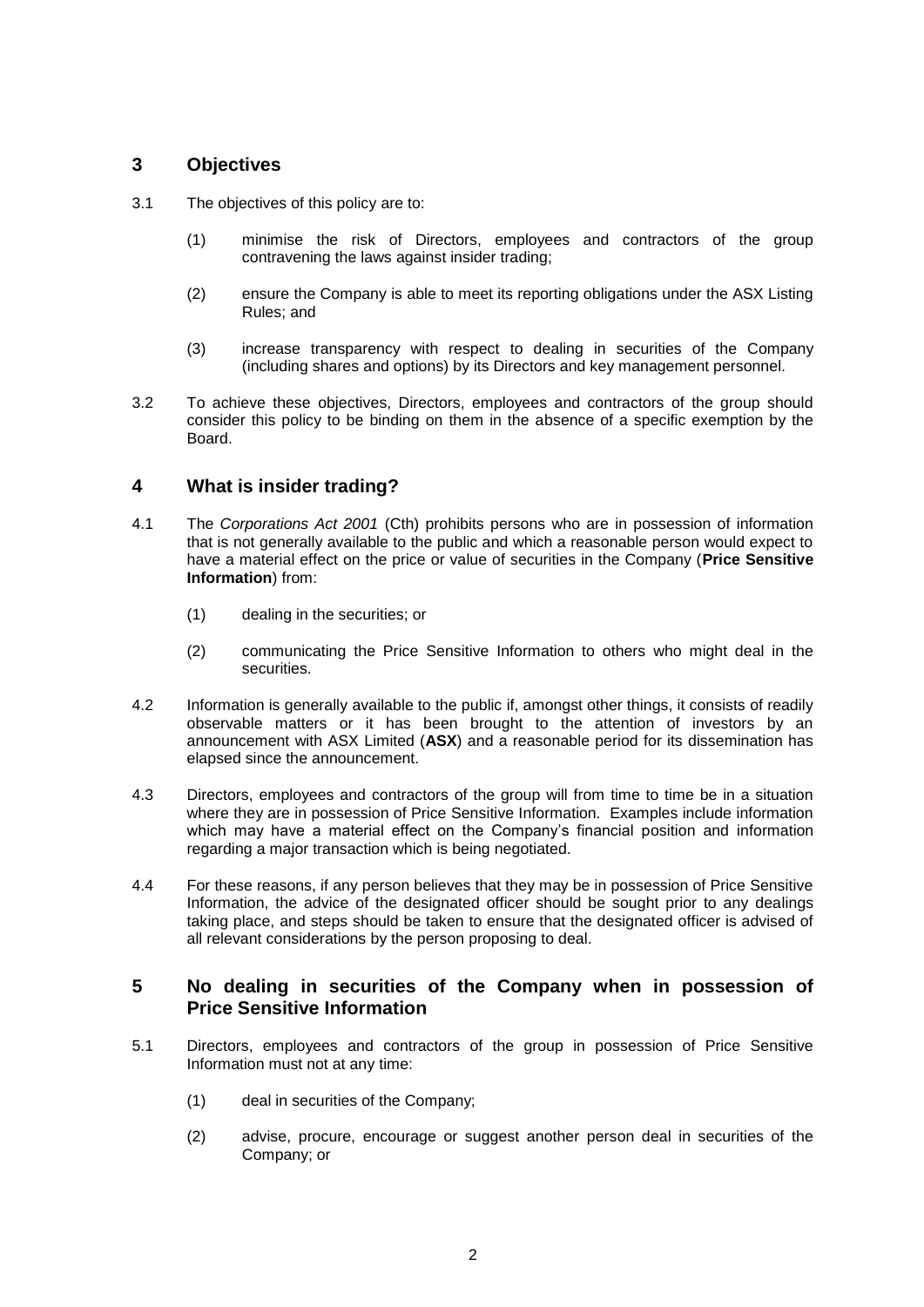- (3) communicate the Price Sensitive Information, or cause the Price Sensitive Information to be communicated, to a person who may deal in securities of the Company or may procure another person to deal in securities of the Company.
- 5.2 A contravention of the insider trading prohibitions is an offence and exposes a person to criminal and civil liability, including liability under civil damages actions and compensation orders. The penalties for a breach of the insider trading prohibitions are serious and include severe fines and imprisonment.
- 5.3 Key management personnel must ensure that external advisors who receive Price Sensitive Information are bound by a confidentiality agreement or other enforceable confidentiality obligations.
- 5.4 From time to time, the Company may publish a list of companies whose securities Directors, employees and contractors of the group are prohibited from dealing in due to the Company being in possession of Price Sensitive Information in respect of those companies (**Restricted Securities List**). Directors, employees and contractors of the group must not deal in securities of companies on the Restricted Securities List at any time.

#### <span id="page-3-0"></span>**6 No short-term dealing in securities of the Company**

- 6.1 Directors and key management personnel must not without approval of the Chairman engage in short-term dealing in securities of the Company.
- 6.2 Short-term dealing is considered to be dealing where the acquisition and disposal of securities occurs within 3 months of each other.

#### **7 No dealing in securities of the Company during Blackout Periods**

- 7.1 In addition to the restrictions in clauses [5](#page-2-0) and [6,](#page-3-0) Directors and key management personnel must not deal in securities of the Company during:
	- (1) The period from the end of the Company's half year (31 December) until close of normal trading on the first trading day after the announcement of the Company's half year results to the ASX;
	- (2) the period from the end of the Company's financial year (30 June) until close of normal trading on the first trading day after the announcement of the Company's full year results to the ASX;
	- (3) the period of 2 trading days after the issue of any release to the ASX marked as price sensitive;
	- (4) the period of two weeks prior to the Company's Annual General meeting, and any other meeting of the Company's shareholders, until close of normal trading on the first trading day after the relevant meeting, and
	- (5) any other periods determined by the Board.

(each a "**Blackout Period**")

#### **8 Trading in exceptional circumstances during Blackout Periods**

8.1 Directors and key management personnel who are not in possession of Price Sensitive Information may deal in, or engage in short-term dealing of, securities of the Company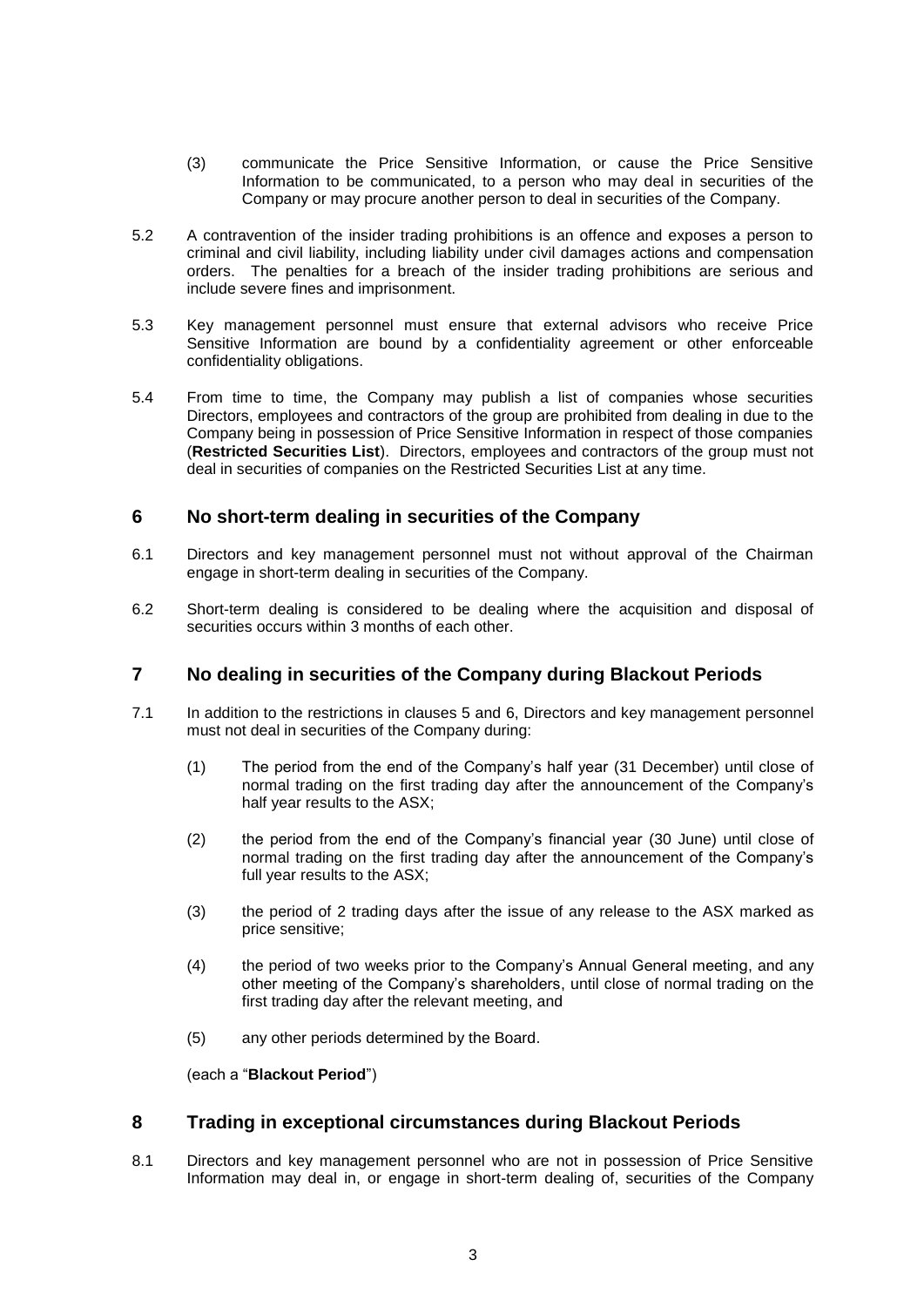during Blackout Periods if there are exceptional circumstances and he or she receives prior written clearance from the designated officer.

- 8.2 Exceptional circumstances are:
	- (1) financial hardship which cannot be satisfied otherwise than by dealing in securities of the Company; or
	- (2) a court order directing the dealing in securities of the Company.
- 8.3 Directors and key management personnel wishing to deal in, or engage in short-term dealing of, securities of the Company during a Blackout Period based on exceptional circumstances must apply in writing (email is acceptable) to the designated officer for prior written clearance to deal in those securities. The application must include the following information:
	- (1) details of the exceptional circumstances;
	- (2) the number of securities of the Company that he or she wishes to deal in;
	- (3) the way in which he or she wishes to deal in those securities;
	- (4) a request for clearance to deal in those securities; and
	- (5) confirmation that he or she is not in possession of any Price Sensitive Information.
- 8.4 The designated officer must consider the objectives of this policy and the purpose of the ASX Listing Rules in making a determination as to whether to provide consent to deal in securities of the Company during a Blackout Period or to allow short-term dealing in securities.

#### **9 Designated officer consent**

- 9.1 Any consent provided by a designated officer under this policy:
	- (1) Must be in writing (email is acceptable); and
	- (2) Unless a shorter period is stated in the relevant consent, will remain valid for a period of 5 trading days (inclusive) commencing from the date the consent is granted. The relevant dealing must take place by close of normal trading on the  $5<sup>th</sup>$ trading day, failing which, a new approval must be sought from the designated officer.

#### **10 The Front Page Test**

- 10.1 It is important that public confidence in the group is maintained. It would be damaging to the group's reputation if the market or the general public perceived that Directors and employees of the group might be taking advantage of their position in the group to make financial gains by dealing in securities on the basis of confidential information.
- 10.2 As a guiding principle but without limiting any of the prohibitions or consent requirements contained in this policy, Directors and employees of the group should ask themselves the following before engaging any dealing in relation to securities of the Company:

*If the market was aware of all the current circumstances, could the proposed dealing be perceived by the market as the director or employee taking advantage*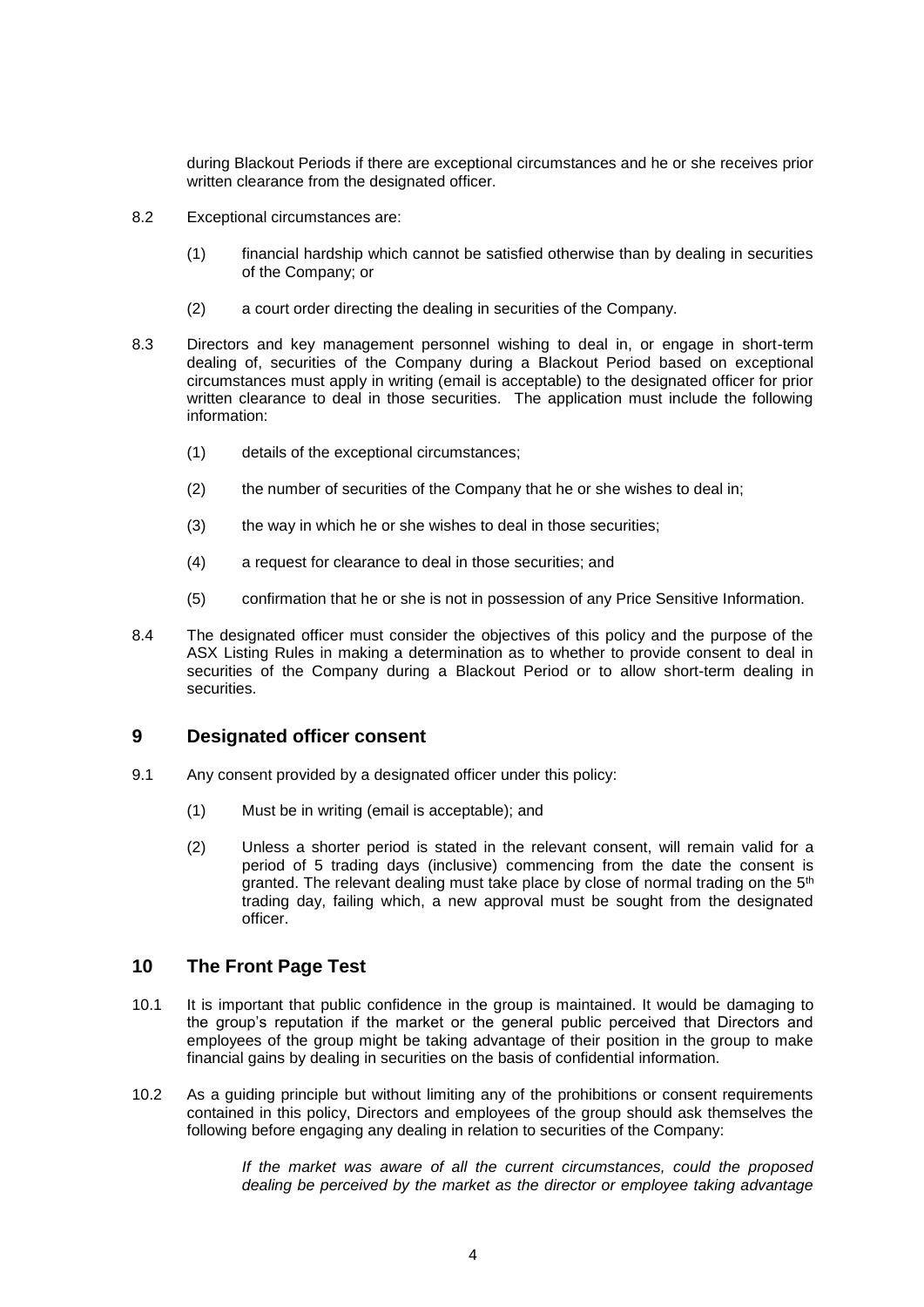#### *of his or her position in an inappropriate way? How would it look if the transaction were reported on the front page of the newspaper?* (**The Front Page Test**)

If a Director or employee is unsure as to how The Front Page Test applies or may apply to any proposed dealing in relation to securities of the Company, he or she should consult the Company Secretary. Where any approval is required for a dealing under this policy, consideration will be given to whether the dealing would not satisfy the Front Page Test.

#### **11 Directors and key management personnel to obtain prior written clearance for dealings in securities of the Company**

- 11.1 Directors and key management personnel must obtain approval for any intended dealing in securities of the Company from the designated officer. The request for approval must be submitted at least 2 normal trading closing periods prior to the date of the dealing and must include the following information:
	- (1) the number of securities of the Company that he or she wishes to deal in;
	- (2) the way in which he or she wishes to deal in those securities; and
	- (3) confirmation that he or she is not in possession of any Price Sensitive Information.
- 11.2 Directors and key management personnel may only proceed with the dealing in securities of the Company after having first obtained approval from the designated officer.
- 11.3 Approval is intended as a compliance monitoring function only and is not an endorsement of the proposed dealing. Directors and key management personnel remain responsible for their own investment decisions and compliance with the law.
- 11.4 Clearance to deal may be denied for any reason, without a requirement for the designated officer to provide reasons and may be withdrawn if new information comes to light or there is a change in circumstances. Reasons for denial, include but are not limited to:
	- (1) The dealing is considered short-term in nature;
	- (2) The dealing is considered to be frequent;
	- (3) Matters known to the Company, but not to you;
	- (4) If the designated officer determines clearance should not be given.
- 11.5 Where clearance is denied:
	- (1) The decision is final and binding on the individual seeking the clearance, and
	- (2) With the exception of complying with clause [16.2](#page-6-0) of this policy, the individual seeking clearance must keep confidential the fact that clearance has been denied.
- 11.6 For the purposes of this clause 11, a trading day closes at the close of normal trading.

#### **12 Notification of dealings in securities of the Company**

12.1 The ASX Listing Rules require the Company to notify ASX of dealings in notifiable interests in securities of the Company by Directors within 5 business days.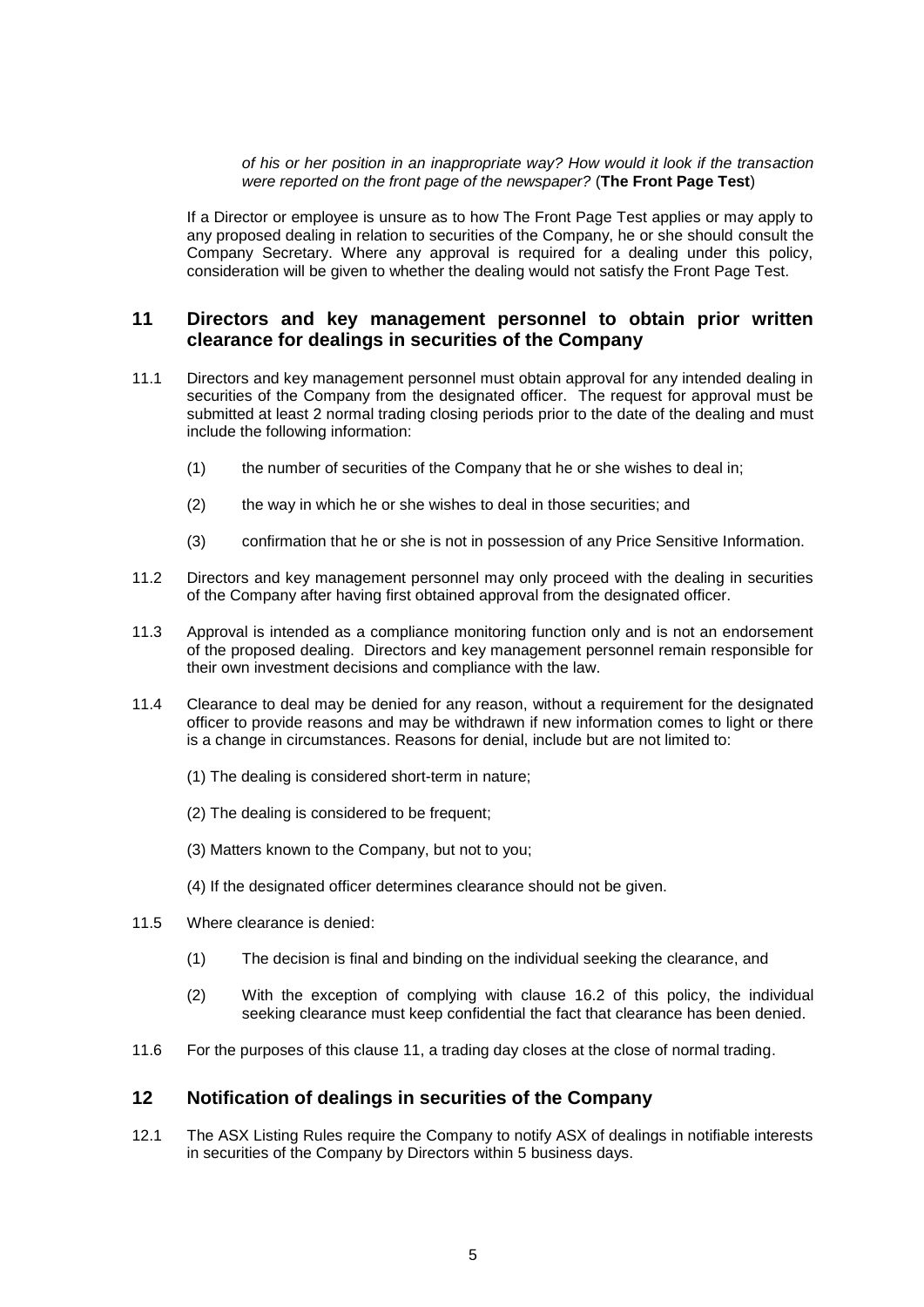- <span id="page-6-1"></span>12.2 Directors must notify the Company Secretary immediately after dealing in any securities of the Company and provide the Company with the requisite details of the dealing for the Company to comply with the ASX Listing Rules.
- 12.3 Key management personnel (other than Directors, who must comply with clause [12.2\)](#page-6-1) must notify the Company Secretary immediately after acquiring or disposing of a relevant interest in any securities of the Company.

### **13 No hedging**

13.1 Notwithstanding any other part of this policy, Directors and key management personnel must not at any time enter into transactions in associated products which operate to limit the economic risk of security holdings in the Company.

#### **14 Margin lending**

- <span id="page-6-2"></span>14.1 ASX, in its Companies Update dated 29 February 2008, highlighted that in certain circumstances, the Company may be required to disclose details of the margin lending arrangements of Directors and key management personnel in respect of their securities of the Company (if any), if that information would be material information under ASX Listing Rule 3.1. To enable the Company to comply with ASX Listing Rule 3.1, any Director or key management personnel of the Company who enters into margin lending arrangements or otherwise encumbers their securities of the Company (**Security Arrangements**) is required to provide details of those Security Arrangements to the designated officer upon entering into, and on any change (other than a trivial or minor change) occurring to, the Security Arrangements. Security Arrangements may be subject to prohibitions on dealing in securities of the Company contained in this policy.
- 14.2 The details of the Security Arrangements which must be provided pursuant to clause [14.1](#page-6-2) must include the number of securities of the Company involved, any trigger points, the right of the lender or security holder to sell the securities unilaterally and any other material details.
- 14.3 Directors and employees of the Company may take out margin loans over their holdings in the Company's securities. However, Directors and employees must not allow a margin call to be met by the sale of the Company's securities at a time when they would not be able to sell those securities themselves under this policy.

#### **15 Penalties**

15.1 A contravention of this policy by a Director, key management personnel other employee or contractor of any member of the group may result in summary dismissal.

#### **16 Application**

- <span id="page-6-0"></span>16.1 This policy applies to all Directors, employees and contractors of any member of the group.
- 16.2 For the purposes of this policy, Directors, employees and contractors dealing in securities of the Company includes "associates" of Directors, employees and contractors of the group dealing in securities of the Company. It is incumbent on each Director, employee and contractor of the group to take reasonable steps to ensure that an associate does not deal in securities of the Company in contravention of this policy where the dealing could be attributed to the Director, employee or contractor concerned. "Associates" include:
	- a family member of a Director, employee or contractor who may be expected to influence, or be influenced by, the relevant Director, employee or contractor